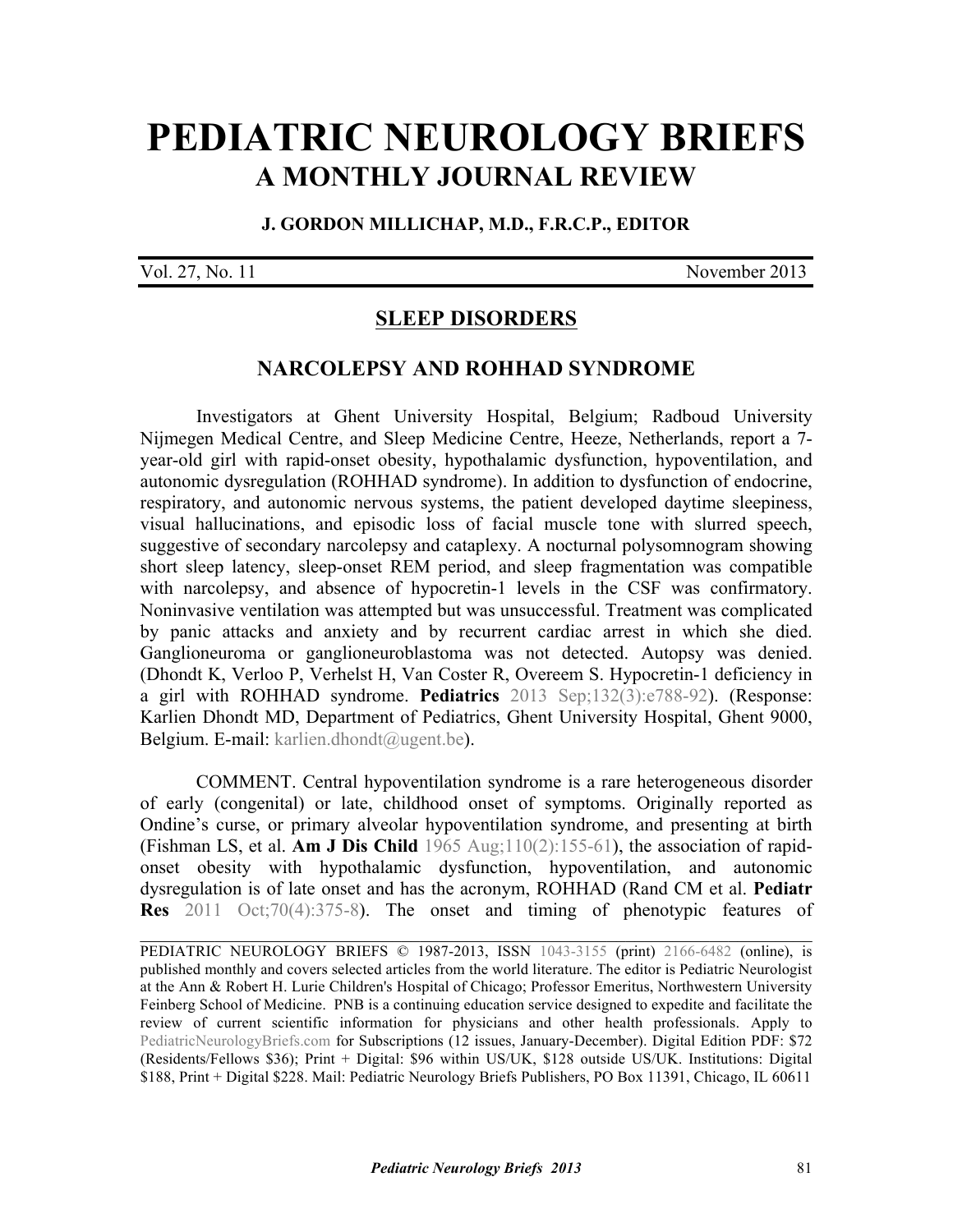the syndrome are variable, leading to delayed or missed diagnosis with potential fatality from hypoventilation and cardiorespiratory arrest.

**Genetic testing of candidate genes in 15 children with ROHHAD syndrome.** PHOX2B sequencing, the disease-causing gene in congenital central hypoventilation syndrome, revealed no mutations, demonstrating that late-onset ROHHAD is distinct from the congenital syndrome (Ize-Ludlow D, Gray JA, Sperling MA, et al. **Pediatrics**  [2007 Jul;120\(1\):e179-88\). In addition to hyperphagia and obesity, respiratory alveolar](http://dx.doi.org/10.1542/peds.2006-3324) hypoventilation, thermal and other autonomic dysregulation, patients with ROHHAD have hyperprolactinemia, diabetes insipidus, and tumors of neural crest origin. The report of narcolepsy as a manifestation of this mainly respiratory syndrome may lend support to the theory of an autoimmune-mediated process as a possible cause of ROHHAD [\(Mahlios J, et al. The autoimmune basis of narcolepsy.](http://dx.doi.org/10.1016/j.conb.2013.04.013) **Curr Opin Neurobiol** 2013 Oct: 23(5): 767-73).

## **NARCOLEPSY/CATAPLEXY AND OCCULT NEUROBLASTOMA**

Investigators at the University of Chicago and Northwestern University, Chicago, IL; University Hospital Southampton, UK; and Kiev Paediatric Hospital, Ukraine, report three children with narcolepsy and cataplexy subsequently diagnosed with neuroblastoma. Patient 1, a 3-year-old girl with gross motor delay and hypersomnia developed loss of tone and falling induced by laughter. Multiple sleep latency tests suggested narcolepsy. Six months later she became ataxic and neurologic examination revealed opsoclonus and divergent strabismus. MRI of the brain was normal, while CT scan of the chest demonstrated a 10 x 3 cm left paraspinal mass, T9 to T12. Surgical resection of a ganglioneuroblastoma, and treatment with adrenocorticotropin, plasmapheresis, iv immunoglobulin, and cyclophosphamide were of no benefit. After 2 years she developed central hypoventilation syndrome requiring continuous mechanical ventilation. Patient 2, a 2-year-old girl developed narcolepsy/cataplexy followed by muscle fatigue, ataxic gait and ptosis. A diagnosis of Lambert-Eaton myasthenic syndrome prompted a search for an occult neoplasm, and MRI of chest revealed a left costovertebral junction mass at T5-T9. Resection of a ganglioneuroblastoma followed by chemotherapy was followed by slow improvement and no recurrence of ptosis, weakness, hypersomnolence, or cataplexy. Patient 3, a 3-year-old girl presented with ataxic gait and frequent falls after varicella zoster. She developed narcolepsy/cataplexy with decreased CSF hypocretin level. MRI of pelvis revealed a paraspinal mass, confirmed as neuroblastoma at biopsy. Treatment with dexamethasone and chemotherapy resulted in rapid resolution of hypersomnia and cataplexy and gradual resolution of ataxia, followed [by resection of the tumor. \(Sinsioco C, Silver K, Forrest KM, et al. Narcolepsy with](http://dx.doi.org/10.1016/j.pediatrneurol.2012.12.038) cataplexy as presenting symptom of occult neuroblastoma. **Pediatr Neurol** 2013 Jul;49(1):64-7). (Response: Dr Sinsioco, University of Illinois at Chicago, 1801 W Taylor St, Chicago, IL 60612. E-mail: sinsioco@uic.edu).

 COMMENT. Narcolepsy with cataplexy is rare in early childhood and should prompt investigation to exclude neuroblastoma. Opsoclonus, ptosis, central [hypoventilation, and dysautonomia may be present but are not invariable. \(Koh PS, et al.](http://dx.doi.org/10.1016/S0022-3476(06)80167-8) **J Pediatr** 1994 Nov;125(5 Pt 1):712-6).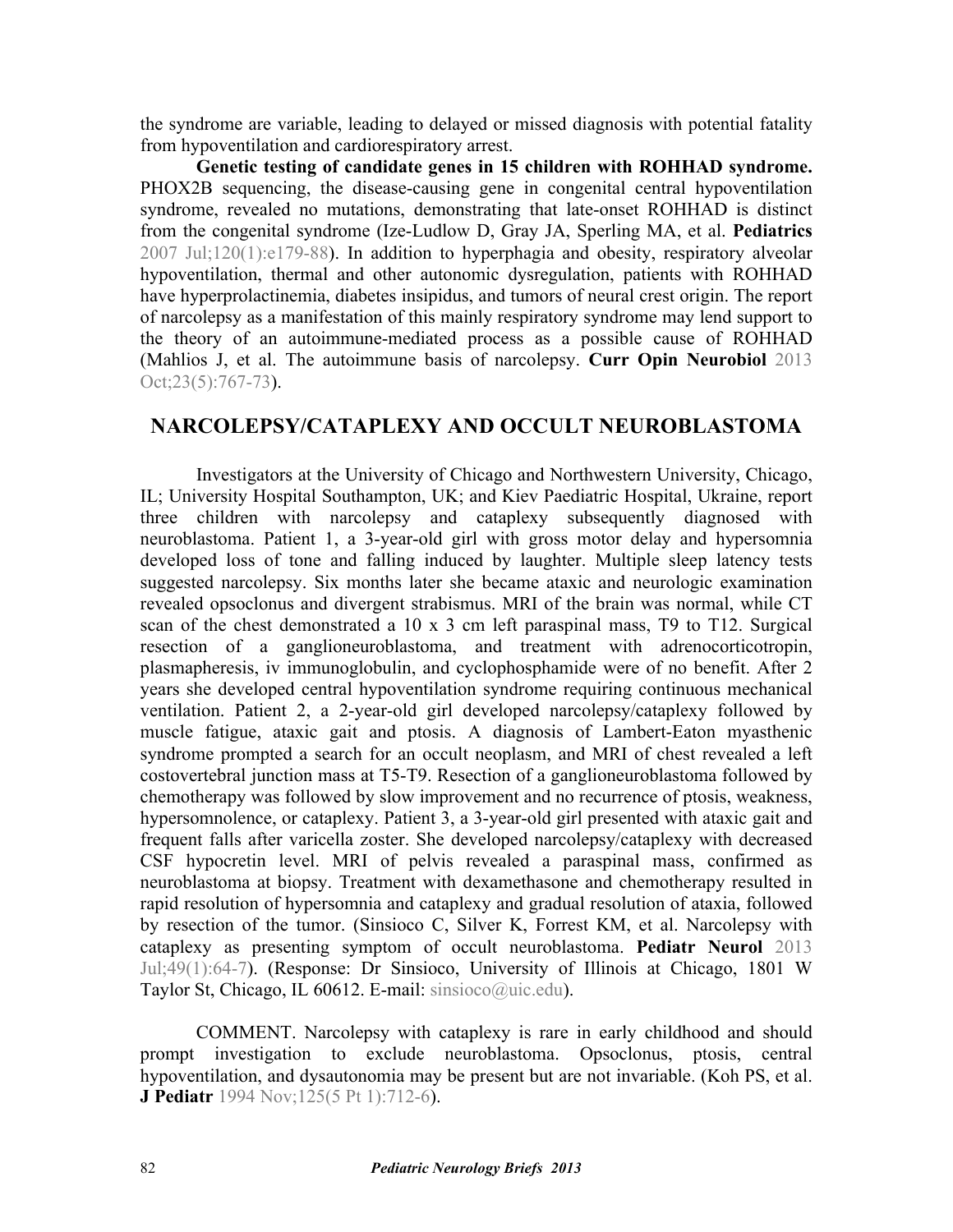### **SEIZURE DISORDERS**

#### **FEBRILE SEIZURES AND FACE EMOTION RECOGNITION**

Investigators at University-Hospital of Parma, Universities of Verona, Modena, and Bologna, Italy; and Epilepsy Clinic Las Condes, Santiago, Chile, studied facial emotion recognition ability in a group of 38 school-aged children with antecedent febrile seizures (FSs) and in an age- and sex-matched control group. Using Ekman and Friesen's Pictures of Facial Affect, the basic innate emotions studied were happiness, sadness, fear, anger, and disgust. Children with abnormal visuoperceptual abilities were excluded. Children with FSs showed lower recognition scores versus controls in both matching  $(p<0001)$  and labeling  $(p=001)$  facial emotions. (Cantalupo G, Meletti S, Miduri A, et al. Facial emotion recognition in childhood: The effects of febrile seizures in the developing brain. **Epilepsy Behav** 2013 Oct;29(1):211-6). (Response: Dr Gaetano Cantalupo, Child Neuropsychiatry Unit, Department of Neuroscience, University-Hospital of Parma, Italy. E-mail: gcantalupo@gmail.com).

 COMMENT. Emotion recognition abilities may be defective in school-aged children with a history of FSs, even in those with a single simple FS. FSs may alter longterm plasticity in extrahippocampal limbic regions, such as amygdala and insular cortex. Neural networks underlying facial emotion recognition involve the visual cortices, the amygdala, orbitofrontal cortex, insula, basal ganglia, and prefrontal cortex.

In patients with medial temporal lobe epilepsy (MTLE), common and widespread deficits of emotion recognition are well recognized (Meletti S, et al. **Neurology** 2003 Feb [11;60\(3\):426-31\) but the above findings in children with simple FSs are new and suggest](http://dx.doi.org/10.1212/WNL.60.3.426) that the FS is not entirely benign.

# **RESCUE MEDICATION IN CHILDREN AT RISK OF PROLONGED CONVULSIVE SEIZURES**

Investigators at the Institute of Child Health, Great Ormond Street Hospital, London, and other centers in the UK and Europe, explore the adequacy of treatment of children with prolonged convulsive seizures (defined as seizures lasting more than 5 min) occurring in school to prevent progression to status epilepticus and neurological morbidity. Already known is that medication should be given as quickly as possible, and administration of rescue medication in school depends on presence of a trained caregiver. Existing national recommendations include a parent's responsibility to request treatment for a child as needed, to provide all necessary medical information from the treating physician, and teacher volunteers responsible for administering medication should receive training from the school nurse or local health service. Areas for improvements include: 1) practical information to schools on treatment of prolonged convulsive seizures, 2) individual healthcare plan for the child, 3) a clear link between treating physician and school for each child who requires rescue medication, 4) responsible caregiver to receive specific training on rescue medication, 5) comprehensive guidance to ensure immediate treatment wherever seizure occurs, and 6) need for more information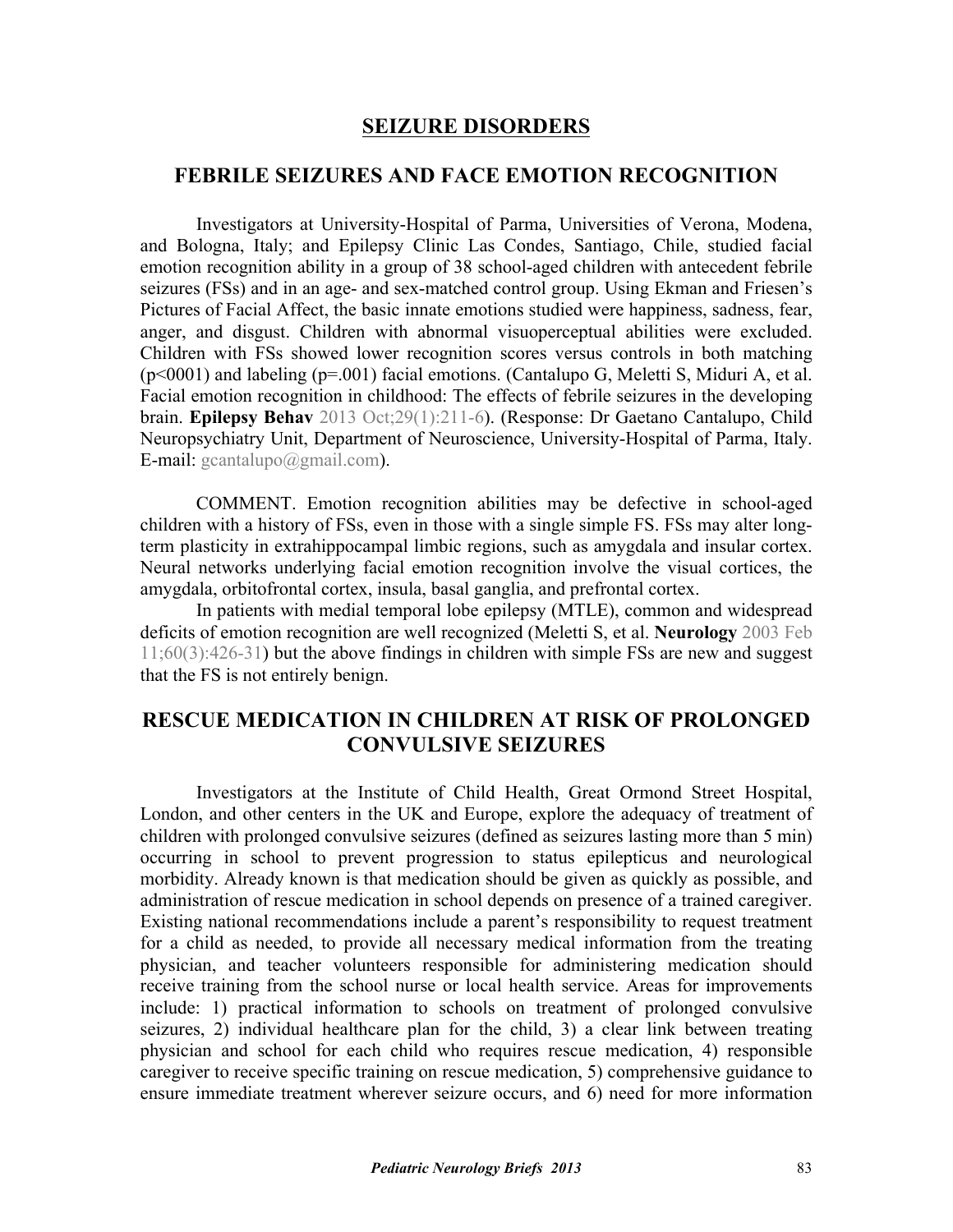on the experience of children, teachers, and emergency services regarding management of prolonged convulsive seizures occurring at school. (Cross JH, Wait S, Arzimanoglou [A, et al. Are we failing to provide adequate rescue medication to children at risk of](http://dx.doi.org/10.1136/archdischild-2013-304089) prolonged convulsive seizures in schools? **Arch Dis Child** 2013 Oct;98(10):777-80). (Response: Professor J Helen Cross. E-mail: h.cross@ucl.ac.uk).

COMMENT. In the past, a seizure lasting 30 min or longer was considered status epilepticus. Currently, experts classify any episode of seizure activity lasting 5 min or longer as status epilepticus. Once seizures persist for 5 to 10 min, they are unlikely to stop without treatment. Pre-hospital treatment with benzodiazepines will reduce seizure activity whereas delayed treatment is less successful, with risk of subsequent prolonged [seizure activity, memory deficit, and learning difficulties. \(Pellock JM.](http://dx.doi.org/10.1177/0883073807303064) **J Child Neurol**  2007 May;22(5 Suppl):9S-13S).

 A >15 min duration of a febrile seizure is one criterion for the definition of a complex seizure, but a recent FEBSTAT study supports a redefining of simple vs complex seizure, limiting the duration of a simple febrile seizure to no longer than 10 min (Hesdorffer DC, et al. **Ann Neurol** [2011 Jul;70\(1\):93-100](http://dx.doi.org/10.1002/ana.22368)).

**Spontaneous seizures and febrile seizure duration.** Data in support of a shorter 5-10 min cut off for a simple FS were obtained in a comparative study of 86 consecutive patients with FSs of short and long duration [\(Millichap JG, et al.](http://dx.doi.org/10.1212/WNL.10.7.643) **Neurology** 1960 [Jul;10:643-53](http://dx.doi.org/10.1212/WNL.10.7.643); Millichap JG. **Febrile Convulsions.** [New York: Macmillan, 1968, pp 101-](http://www.worldcat.org/oclc/7550584) [3](http://www.worldcat.org/oclc/7550584)). In 38 patients with FS <5 min duration, 7.9% developed spontaneous seizures; in 21 with FS 5-10 min duration, 9.5%; in 14 with FS 10-20 min duration, 14%; and in 13 with FS >20 min duration, 38% had spontaneous seizures. The difference in spontaneous seizure incidence in patients with FS of 5 and 10 min duration was not significant whereas that between the 10 and >20 min FS duration was very significant. The prompt treatment within 5-10 min of onset of a convulsive seizure (febrile or non-febrile) is recommended, using an age-appropriate benzodiazepine preparation (rectal diazepine. intranasal lorazepam, or buccal midazolam). (Sofou K, et al. **J Child Neurol** 2009 [Aug;24\(8\):918-26\). For the optimal outcome of children at risk of prolonged convulsive](http://dx.doi.org/10.1177/0883073809332768) seizures, rescue treatment for administration at home or in the school should be available.

## **PROGNOSIS OF EARLY ONSET ABSENCE EPILEPSY**

Investigators from University of Chieti and several other centers in Italy conducted a multicenter retrospective 36-month follow-up study of the electroclinical course of epilepsy in all children with typical absence seizures (TAS) starting in the first 3 years of life. Two groups of patients were compared: 1) 111 who fulfilled Panayiotopoulos's criteria for childhood absence epilepsy (CAE) classified as having pure early onset absence epilepsy (P-EOAE), and 2) 77 who did not satisfy the criteria and were classified as nonpure EOAE (NP-EOAE). The 2 groups were also stratified according to the number of antiepileptic drugs used to obtain initial seizure control.

Patients with pure EOAE showed earlier initial seizure control (p=0.030) and better seizure-freedom (p=0.004) than those with NP-EOAE. P-EOAE patients had no mutation in SLC2A1 gene and no abnormal neuroimaging. Among the NP-EOAE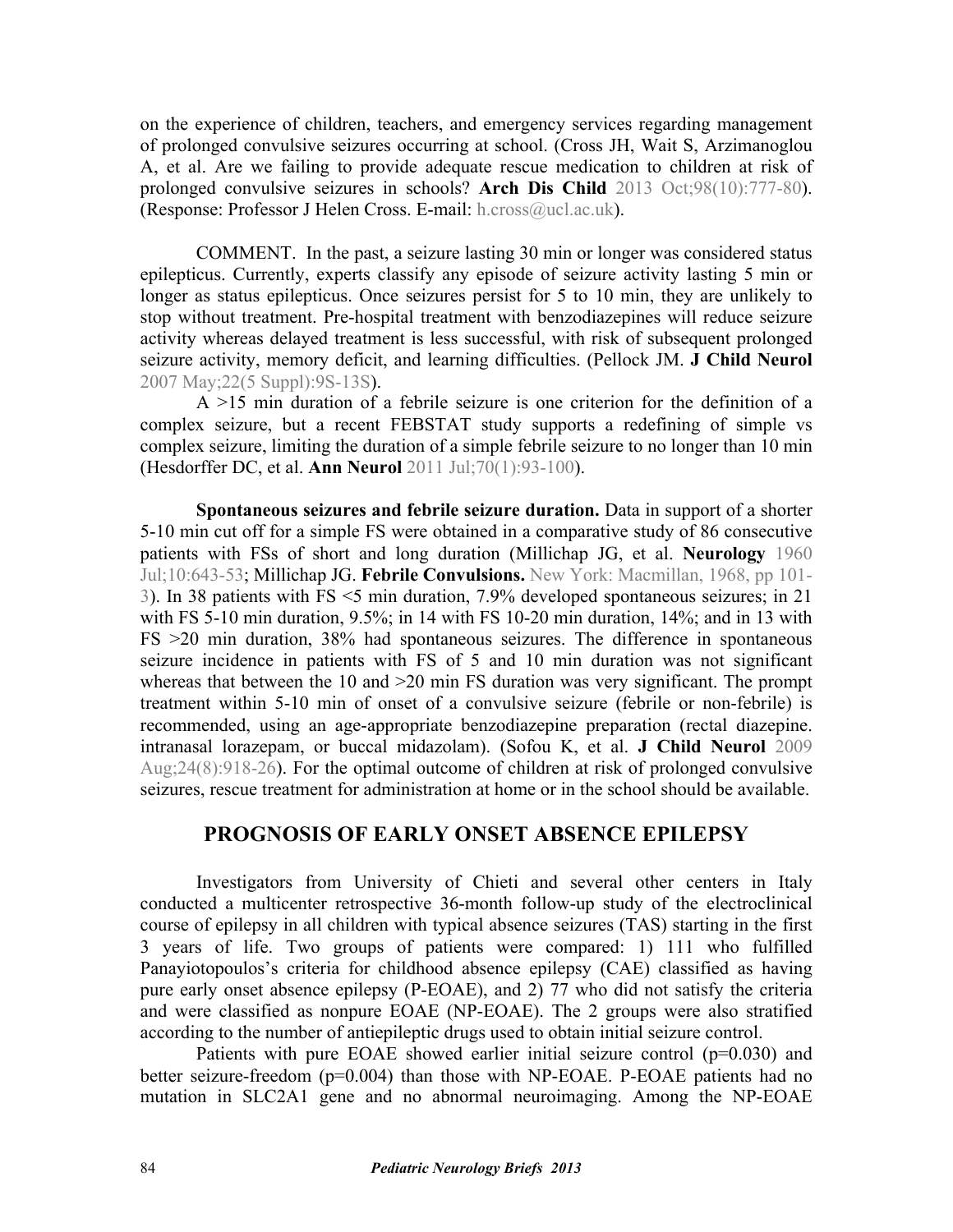patients, those receiving tritherapies showed increased risk of structural brain abnormalities ( $p=0.001$ ) or SLC2A1 mutations ( $p=0.001$ ) but fewer myoclonic features  $(p=0.031)$  and worse seizure-free survival  $(p=0.047)$  than those treated with mono-and biotherapy. Children with NP-EOAE had an increased risk of relapse during follow-up [compared to P-EOAE patients. \(Agostinelli S, Accorsi P, Beccaria F, et al. and on behalf](http://dx.doi.org/10.1111/epi.12341) of the Societa Italiana Neurologia Pediatrica Collaborative Working Group. **Epilepsia**  2013 Oct;54(10):1761-70). (Response: Dr Alberto Verrotti, Department of Pediatrics, University of Chieti, Italy. E-mail: averrott@unich.it).

COMMENT. Children <3 years old with early onset TAS who meet the modified Panayiotopoulos's criteria for childhood absence epilepsy (CAE) have a good prognosis, whereas those not meeting the criteria have an increased risk of relapse at long-term follow-up.

**Panayiotopoulos's definition of CAE** (Panayiotopoulos CP. **Epilepsia** 2008 [Dec;49\(12\):2131-9\) is abridged as follows:](http://dx.doi.org/10.1111/j.1528-1167.2008.01777.x) 1) age at onset between 4 and 10 years (modified to within the first 3 years for this study); 2) normal neurologic exam; 3) brief (4-20 sec) and frequent (many per day); 4) EEG 3-4 Hz spike and slow-wave complexes. Exclusion criteria include 1) other types of seizure; 2) eyelid myoclonia, perioral myoclonia, head and limb myoclonic jerks; 3) EEG polyspikes; 4) photic precipitation of clinical seizures.

# **TRANSITION FROM PEDIATRIC TO ADULT HEALTH CARE FOR DRAVET SYNDROME PATIENTS**

Investigators from University Hospital of Rennes; Necker Hospital, Paris; and University Paris Descartes, France used a questionnaire to study the transition and transfer from pediatric to adult health-care system in patients with Dravet syndrome and their families. The diagnosis of Dravet syndrome was made during the first 2 years and was followed by a long follow-up in the pediatric health-care. A response rate of 85% was obtained from 60 families, and 61% experienced a transfer. Positive factors for a smooth transition included 1) the quality of transition preparation  $(p< 000001)$ , 2) a longer duration of follow-up by the same child neurologist  $(p<.001)$ , 3) the availability of the child neurology staff  $(p<0.01)$ , 4) transfer into adult health-care after the age of 18  $(p<.01)$ , and 5) a stable medical condition before transfer  $(p<.05)$ . The age of transfer (18.7 +/- 4 years) was close to the legal age of adulthood, and the association of mental retardation with severe epilepsy had little impact on transfer age. All families reported a positive experience in the pediatric health care system. Child neurologists were considered as welcoming, available, and helpful. Almost all patients transferred reported no gap in the process. Their experience in the adult health-care system was similar to pediatric care. Only 9% patients contacted their child neurologist after the transfer, and 79% continued follow-up with the same neurologist. Preparation for transfer began an average of 1 year before transition, which is shorter than that generally recommended for [chronic illnesses. \(Kuchenbuch M, Chemaly N, Chiron C, Dulac O, Nabbout R.](http://dx.doi.org/10.1016/j.yebeh.2013.07.015) Transition and transfer from pediatric to adult health care in epilepsy: A families' survey on Dravet syndrome. **Epilepsy Behav** 2013 Oct;29(1):161-5). (Response: Dr Rima Nabbout, Hospital Necker Enfants Malades, Paris. E-mail: rimanabbout@yahoo.com).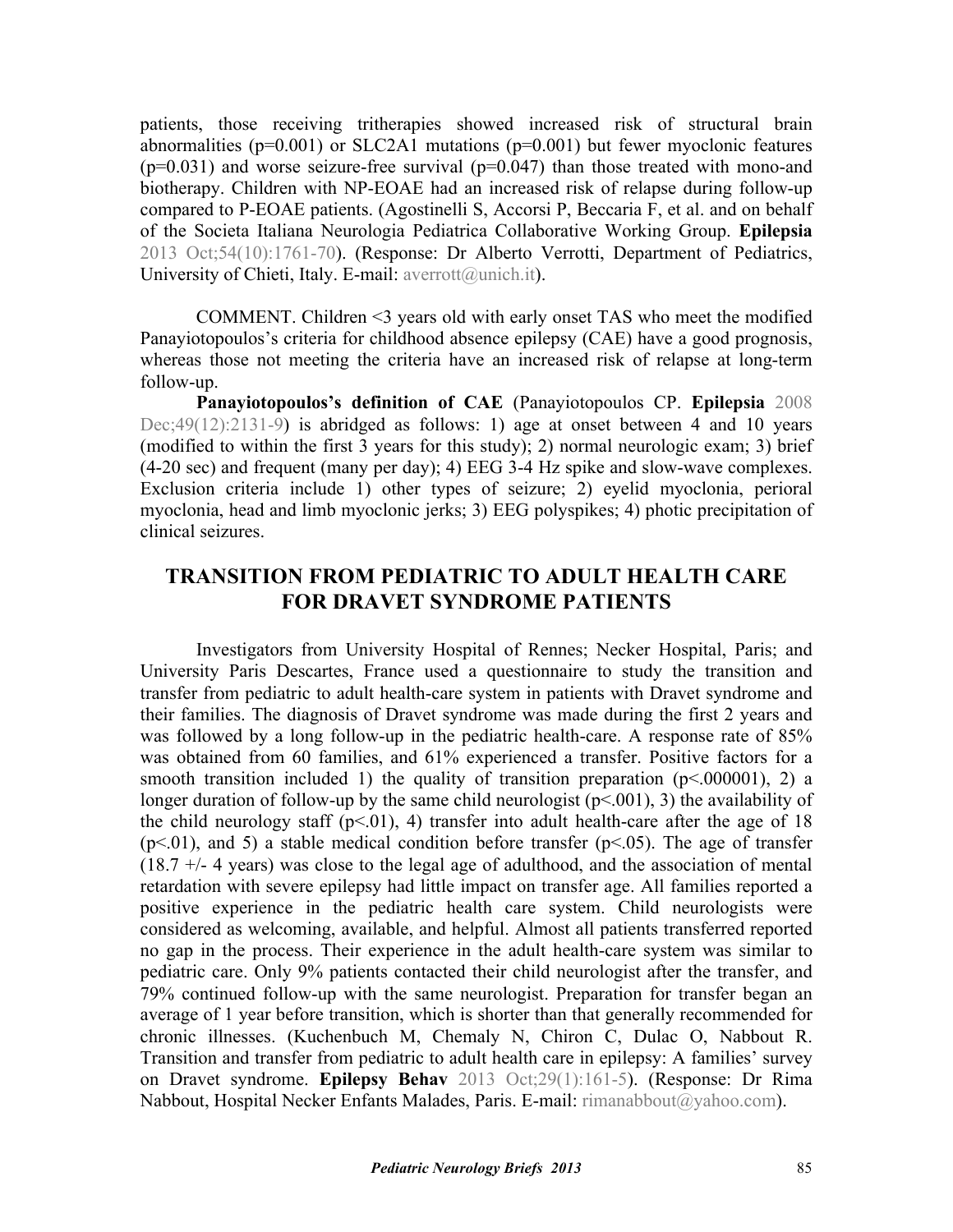COMMENT. A Canadian study considering strategies for transitioning to adult [care for youth with Lennox-Gastaut syndrome and related disorders \(Camfield PR, et al.](http://dx.doi.org/10.1111/j.1528-1167.2011.03179.x) **Epilepsia** 2011 Aug;52 Suppl 5:21-7) found that an adult practitioner took less time with the patient and family, and the adult provider was not familiar with the medical disorder. A survey of 133 symposium attendees indicates much dissatisfaction with the process of transition, especially for patients with intellectual handicap. Suggestions to improve transition include identifying a willing adult service, a multidisciplinary approach, adolescent clinics, and attention to vocational training and/or special education.

#### **MOVEMENT DISORDERS**

## **HYPEREKPLEXIA, APNEAS, DEVELOPMENTAL DELAY, AND GENETIC CORRELATIONS**

Investigators at Swansea University and other centers in the UK, Australia, and Belgium studied the genotype-phenotype correlations in 97 individuals with a clinical diagnosis of hyperekplexia; 61 cases had mutations in GLRA1, 24 cases in SLC6A5 and 12 in GLRB. All gene-positive cases presented in the neonatal period and clonazepam was effective treatment in 95%. Hyperekplexia is a predominantly recessive inheritance, and is dominant in 16%. In 35 gene-negative cases, presentation was after the first month of life.

The characteristic symptoms of hyperekplexia are 'stiffness, startles and stumbles.' In addition, 50 of 89 patients had apnea attacks and 47 of 92 were developmentally delayed. Recurrent infantile apneas occurred more frequently in patients with SLC6A5 mutations than in those with GLRA1 mutations. Developmental delay occurred more frequently in patients with GLRB and SLC6A5 mutations than in those with GLRA1 mutations; 92% of GLRB cases had a mild to severe delay in speech acquisition. The developmental delay especially in speech may represent failure of [developmental neural networks or migration defects. \(Thomas RH, Chung S-K, Wood](http://dx.doi.org/10.1093/brain/awt207) SE, et al. Genotype-phenotype correlations in hyperekplexia: apnoeas, learning difficulties and speech delay. **Brain** 2013 Oct;136(Pt 10):3085-95). (Response: Dr Rhys H Thomas, Institute of Life Science, College of Medicine, Swansea University, Singleton Park, Swansea, SA2 8PP. E-mail: Rhys. Thomas@swansea.ac.uk).

COMMENT. Hyperekplexia was first described by Kok O, and Bruyn GW (**Lancet** [1962;279\(7243\):1359](http://dx.doi.org/10.1016/S0140-6736(62)92475-3)) in 29 members of one family and occurred as a dominant autosomal transmission. Hypertonia is present at birth and becomes less pronounced during the first year of life but later leads to repeated falls. The name "hereditary stiff baby syndrome" was used by Lingam S, et al. (**Am J Dis Child** 1981 Oct;135(10):909- [11\). The child has a fixed stare and an expression of anxiety. Hypertonia diminishes](http://dx.doi.org/10.1001/archpedi.1981.02130340021008) during sleep and increases with the slightest psychic or tactile stimulus. Nose tapping elicits the hyperekplexic response and is included in the neonatal exam of infants at risk. Attacks of hypertonia that involve the respiratory muscles can lead to apneas that endanger life. The EMG shows persistent activity abolished by diazepam or clonazepam; the EEG is normal.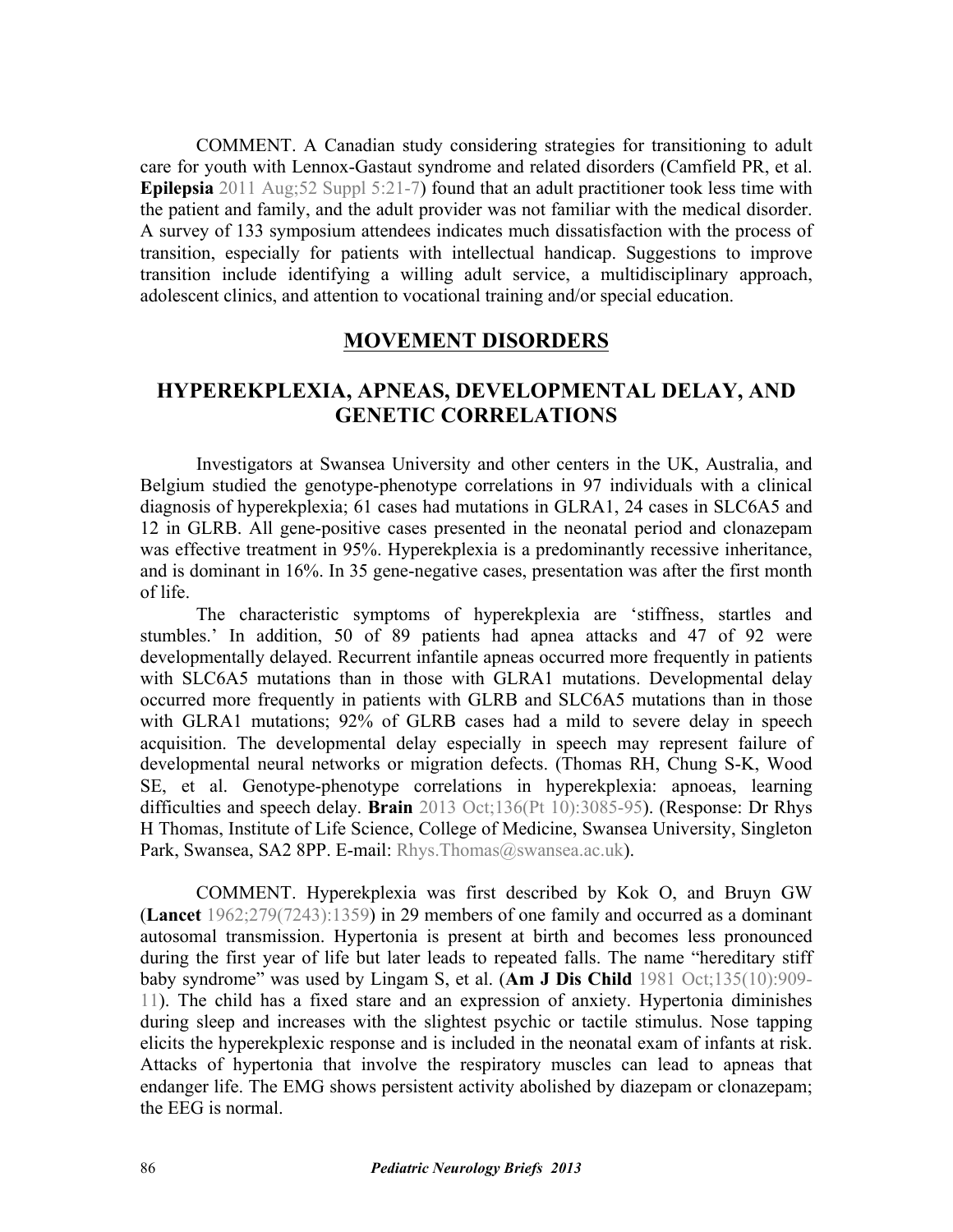Early genetic testing is recommended for symptomatic hyperekplexic neonates and possibly preconception counseling for those at risk for GLRB and SLC6A5 mutations. Recessive inheritance of hyperekplexia is associated with an increased risk of learning difficulties and developmental delay, particularly in speech acquisition. Severe recurrent neonatal apneas occur in approximately 50% of cases, particularly those with mutations in GLRB and SLC6A5. Stiffness, startle and stumble are the cardinal features of hyperekplexia.

### **DEMYELINATING DISORDERS**

## **SINGLE CENTER EXPERIENCE OF ACUTE DISSEMINATED ENCEPHALOMYELITIS**

Investigators at Department of Pediatrics, Neurology Division, Adana Medical Research Center; and Division of Child Neurology, Ankara, Turkey, retrospectively evaluated 15 children with acute disseminated encephalomyelitis (ADEM) in children from the center in Adana. ADEM was seasonal, 73.3% cases presenting in winter or spring. The majority (13/15, 86.7%) had an acute febrile upper respiratory illness 2 to 40 days before presentation. Five children had serological evidence of specific triggers: mycoplasma (2), influenza-A (H1N1) (1 child), and Epstein-Barr virus (2 children). One patient had received a combined vaccine (DTPP-Haemophilus influenzae B) 6 weeks before onset. Gait disturbance (12/15, 80%) was the most common presenting symptom, followed by altered consciousness  $(10/15, 66.7%)$ , fever  $(7/15, 46.7%)$ , headache  $(4/15, 46.7%)$ 26.7%), seizures (4/15, 26.7%), meningismus (4/15, 26.7%), and vomiting (3/15, 20%). EEG recorded in 8 patients showed generalized slowing in 3 patients and focal epileptiform discharges in 1. CT scan obtained in 14 patients showed lesions in only 3 cases, whereas MRI revealed cerebral lesions in all 15 patients (with complete resolution following treatment in 12, partial in 2). Treatment in all cases was a standard protocol of 3 to 5 days of IV methylprednisolone and IV immunoglobulin for patients with persistent deterioration. Oseltamivir and clarithromycin were administered in patients with influenza-A and mycoplasma. Follow-up evaluation ranged from 0.6 to 4 years (median 1.8 years). Neurologic symptoms and signs resolved in 13 patients; one patient had severe neurologic sequelae, and one had recurrent attacks and a final diagnosis of MS. [\(Erol I, Ozkale Y, Alkan O, Alehan F. Acute disseminated encephalomyelitis in children](http://dx.doi.org/10.1016/j.pediatrneurol.2013.03.021) and adolescents: a single center experience. **Pediatr Neurol** 2013 Oct;49(4):266-73). (Response: Dr Erol, Division of Pediatric Neurology, Adana Teaching and Medical Research Center, Baskent University Faculty of Medicine, Adana, Turkey. E-mail: ilknur erol@yahoo.com).

 COMMENT. ADEM is an inflammatory demyelinating disease of the CNS that follows an infection or vaccination in three-quarters of the cases.

**Post-vaccination ADEM.** Several vaccines have been implicated including rabies, DTP, smallpox, measles, mumps, rubella, pertussis, and influenza (Huynh W et al. [Post-vaccination encephalomyelitis: literature review and illustrative case.](http://dx.doi.org/10.1016/j.jocn.2008.05.002) **J Clin Neurosci** 2008 Dec;15(12):1315-22). A patient presenting with bilateral optic